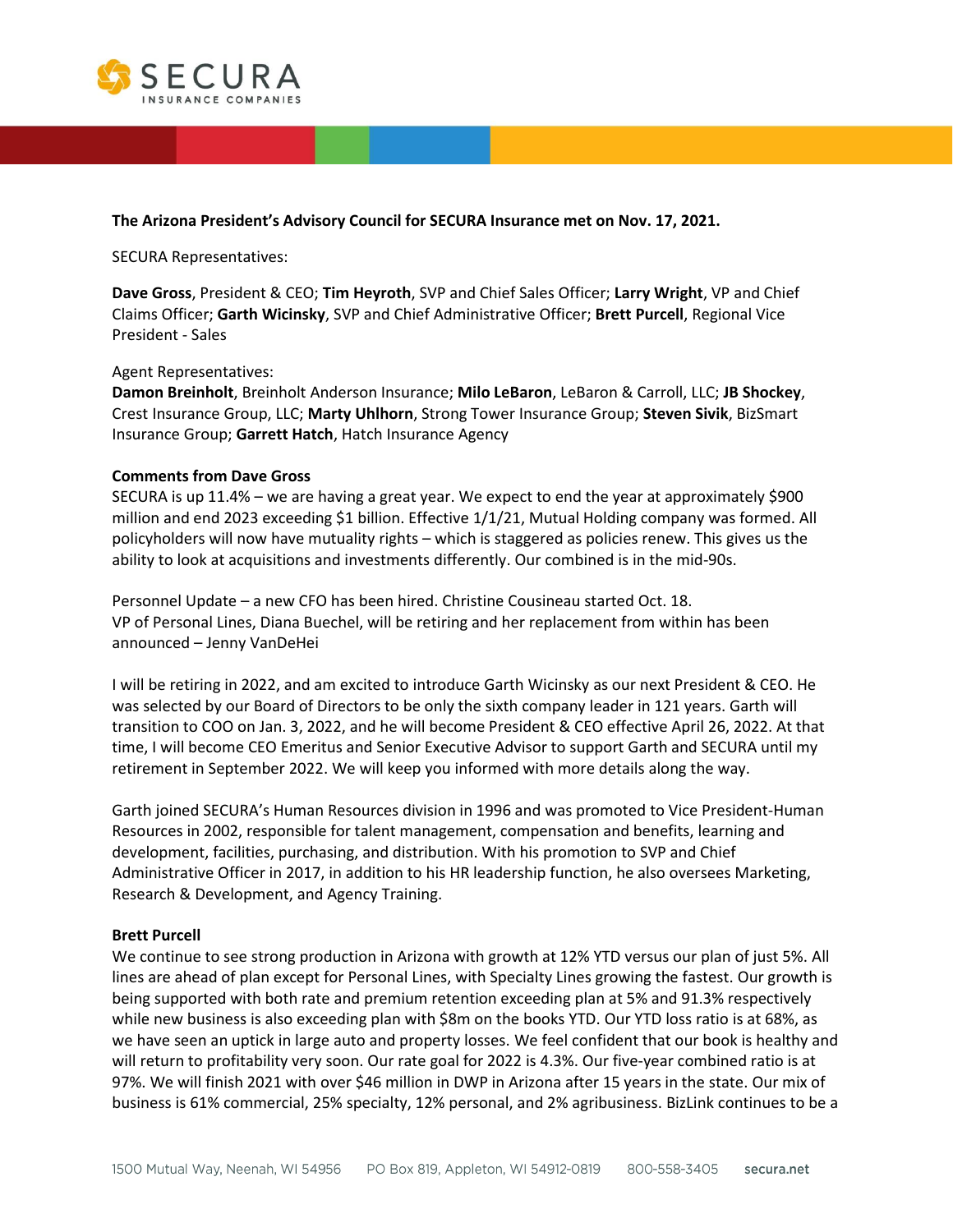great success with Arizona as our #1 usage state and over \$1m in new business booked through the rating portal. Thank you!

For 2022, we expect to see continued growth with a plan of 10.9% and a rate target of 4.3% across all lines of business. We expect Specialty Lines to continue to grow the fastest as we launch an initiative to increase our Specialty Lines writings. Watch for announcements and look to hear from Shannon about ways in which we can help your agency grow its Specialty Lines book with SECURA.

#### **Tim Heyroth**

Year-to-date companywide growth of 11.4%, which is exceptional (new/retention/rate – all three are solid). Retention outperforms plan (premium in low 90s and policy retention around 90). Our rate plan was 3% and we are at 3.2/3.3 and planning for less than 3% next year. We've had over \$115 million in new business this year. All lines of business are doing well in all states – all exceeding plan except Personal Lines – positive growth but not at plan. BizLink continues to evolve, more classes later this month, and we will develop more customer experience (Straight Through Processing as well as other enhancements). We are looking into agency integration pilot (API's).

Top Initiatives: Modernization initiative on back end. SL300 (Specialty Lines 300) – how to grow this segment. We may hit \$100 million this year. We plan to take Specialty Lines to \$300 million (through current states and state expansion). We went live in with Specialty Lines in PA on 10/1 (our first new state since 2006). Commercial Lines will follow in PA in 2022. We are building out an additional state expansion plan – more to come; no time frame at this point, and it may be segment specific by state. Service Center for Commercial Lines is also a top initiative.

#### **Garth Wicinsky:**

I've been blessed to have a 25+ year career with SECURA, and our strength today is the result of our associates and agents showing dedication and belief in each other and our organization. I'm excited to continue to deepen the relationships with our agency partners as President & CEO, and I'll be partnering closely with Dave through the transition.

With 900+ associates we had approximately 150 working remote before the pandemic and approximately 250 working remote now (we've had over 130 hires since start of COVID). The week of July 4<sup>th</sup> we started a transition for all home office associates to return to the office at least three days a week with no travel restrictions. We feel our culture and work ethic is best when we work together in our new building. We will continue to monitor and manage this to be certain our culture and service remains the same.

#### **Larry Wright**

Arizona had \$1.3 million in weather losses; \$64 million companywide with five major storms, with one reaching Cat limits. It's been an excellent year.

Tony Suriano is the Field Supervisor – he was promoted in January 2020. Matt Lynch lives in Scottsdale as well as three others living in the state: Chay Miller, Sandra Avalos, and Robin Gardner.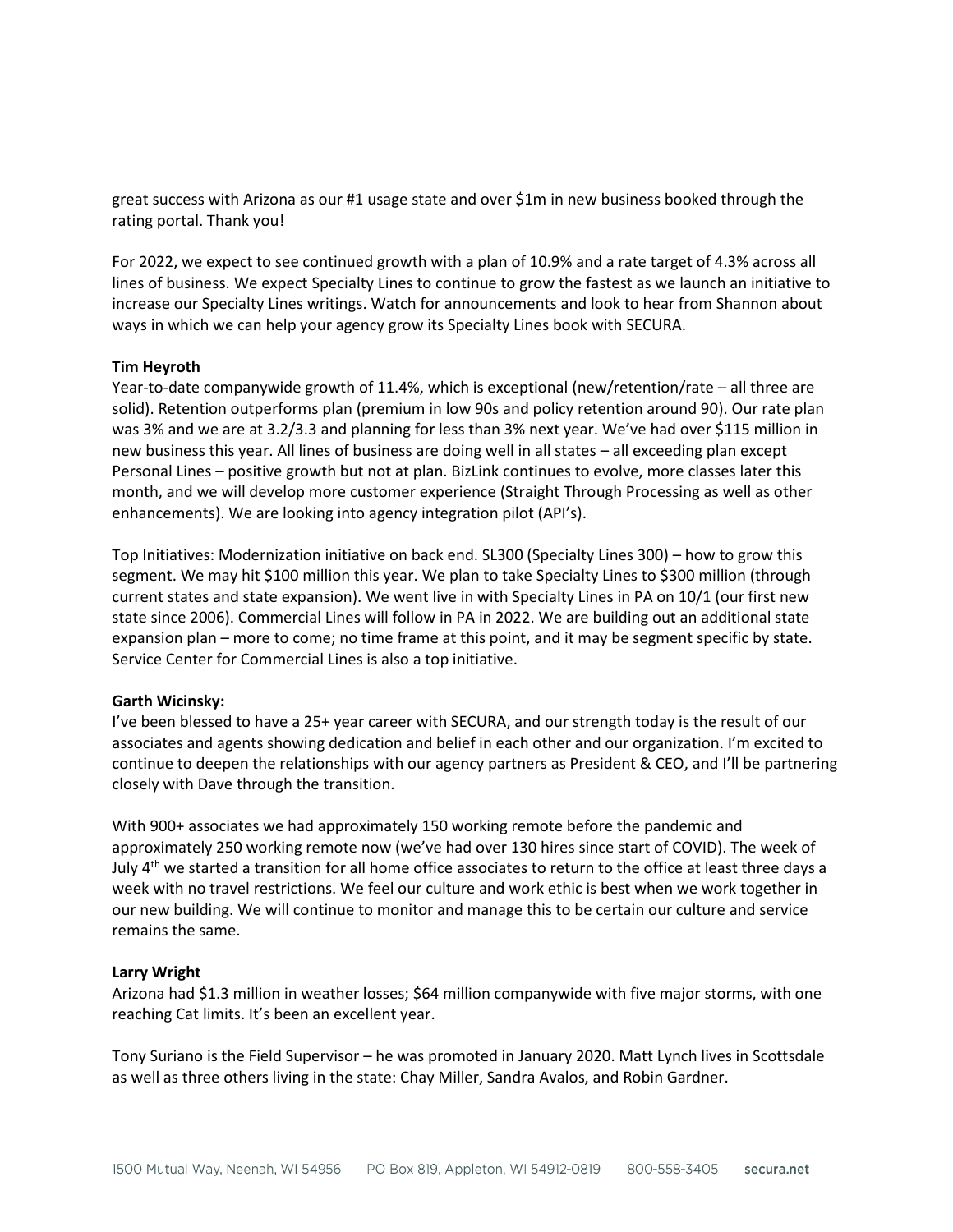Jean Timm, Manager – Claims Customer Service, retired at the end of 2020, and Heidi Christensen has replaced her (she is also responsible for Roadside Rescuer). Tony Brecunier will be retiring at the end of 2021, and John Oehler has been selected as his replacement – we will try to schedule travel for John.

## **Specialty Lines**

*(Agent comments with SECURA responses)*

- 1. **Comment:** What is West Bend doing? This seems to be the carrier you follow. **Response:** It looks as if West Bend has filed to start writing on 2-1-22. We are very familiar with them, and we feel our product offering, although similar, still varies positively depending on the class. Also, we pride ourselves on our service and relationships and we look for that to continue even with another competitor entering the marketplace.
- 2. **Comment:** Have you considered writing the following:
	- a. In-home health care with competitive forms/companion care

**Response:** We already write this today. At this time, we do not write any risks that offer skilled nursing care. However, we are looking to broaden our appetite in this area in the future.

b. Foster care agencies (families)

**Response:** This is a class of business we do not write today. We do not have any plans to offer it into the future either.

- 3. **Comment:** How is the alarm in construction class working out? Any more potential? **Response:** We have written several Commercial Alarm Contractors in Arizona, but we are working currently to improve our form to include some low voltage wiring work that would not conflict with any of our residential construction exclusions. We are hoping to have this new form available in 2022.
- 4. **Comment:** How can we make it easier to do business with SECURA Specialty Lines? **Response:** We try to be easy to do business with. One area that would help is if you submit a completed supplemental application with your accords for some of our programs. We accept other companies' supplemental apps for most risks.
- 5. **Comment:** Your Special Events program is too limited. **Response:** Thank you for this feedback. We are going to try and expand this program in 2022. If you have any suggested changes, please let your underwriter or sales managers know.
- 6. **Comment:** You need a direct client to rater. **Response:** We love this idea, but at this current time, we do not have the technological infrastructure to make this happen. We do have this on our radar, so I am glad to hear we are aligned on the need.
- 7. **Comment:** Will Special Events be handled by the Service Center? Will you assign to an agency? **Response:** As of today, Specialty Lines will not be included in the initial phase of the Service Center we are building for Commercial Lines. It will be added in the future phases.
- 8. **Comment:** Barb and Courtney are great. **Response:** Thank you for this awesome feedback. We appreciate the fact you recognize their hard work!
- 9. **Comment:** We would like a broader appetite on book rolls.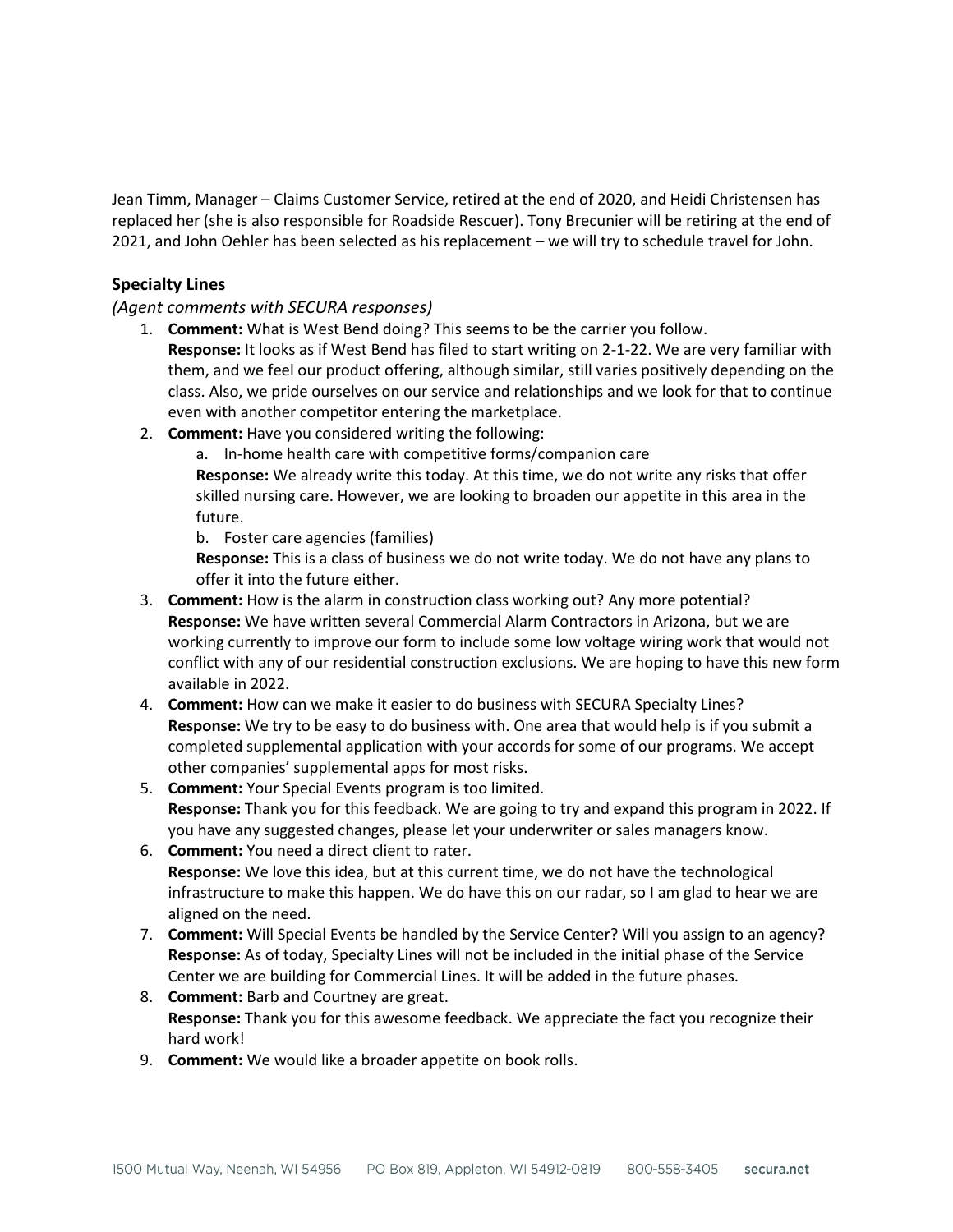**Response:** Every book roll is unique, thus going against the very definition of a book roll. However, we try our best to take every risk, but there are just some risks we are not willing to take.

- 10. **Comment:** You are so restrictive within the classes you write. **Response:** Thank you for this feedback. We realize that we can't write every risk that you would like us to. We continue to encourage you to challenge our underwriters to write really good accounts that may be on the border of our appetite.
- 11. **Comment:** We would like to see more flexibility on agency controlled accounts. **Response:** We would like to learn more about what is meant by this. I assume this would be new business that is controlled by your agency that may not be in our appetite or on the fringe of our appetite. If that is the case, please feel free to contact your underwriter or sales manager to discuss these specific accounts.
- 12. **Comment:** Data mining doesn't seem to be that successful (take the best/leave the rest). **Response:** Data Mining is just that…mining! Our approach to look at risks that may be placed with a wholesale broker or another carrier that may offer an inferior product or lower commission. We agree that we would love more of that business, however we accept the fact we are only going to get a potential of the fraction of what you may have in your office. We thank you for every opportunity.

### **Commercial Lines**

### *(Agent comments with SECURA responses)*

1. **Comment:** We don't think of you for manufacturing business (we think of Travelers; Chubb; CNA Liberty; EMC). Everybody wants this. If you want manufacturing business, you need to be more aggressive on pricing. What is your appetite?

**Response:** We realize there are many markets willing to write manufacturers, but we have a great product and coverages available at a competitive price for your insureds. We've also recently made enhancements to our Product Recall coverage to help us be more competitive. We've seen a lot of success with classes like beverage manufacturing, metal fabrication, food products, wood products, and plastics. We would not be a market for any critical products or component parts for products such as aircraft, ammunition or explosives, motorized vehicles or mobile equipment, or invasive medical products. If you have any questions on a specific risk, please discuss with your underwriter or sales manager.

- 2. **Comment:** We would like you to broaden your appetite. Carriers get too selective. **Response:** We consider ourselves generalists and we write a wide variety of risks. At times, there may be accounts that are beyond our appetite or ability to write but we look to be as flexible as possible while helping our agents to build long-term, profitable books of business. Our underwriters have many great resources that are used when qualifying an account and are always willing to listen to the details that you can provide to help us get a clear understanding of the risk. We also continue to look at our appetite and have added classes of business, such as plumbers, to our contracting appetite allowing for work on custom homes. Please continue to challenge the team if you feel that you have an opportunity to write a risk that may fall outside of our perceived appetite.
- 3. **Comment:** What are your service center plans?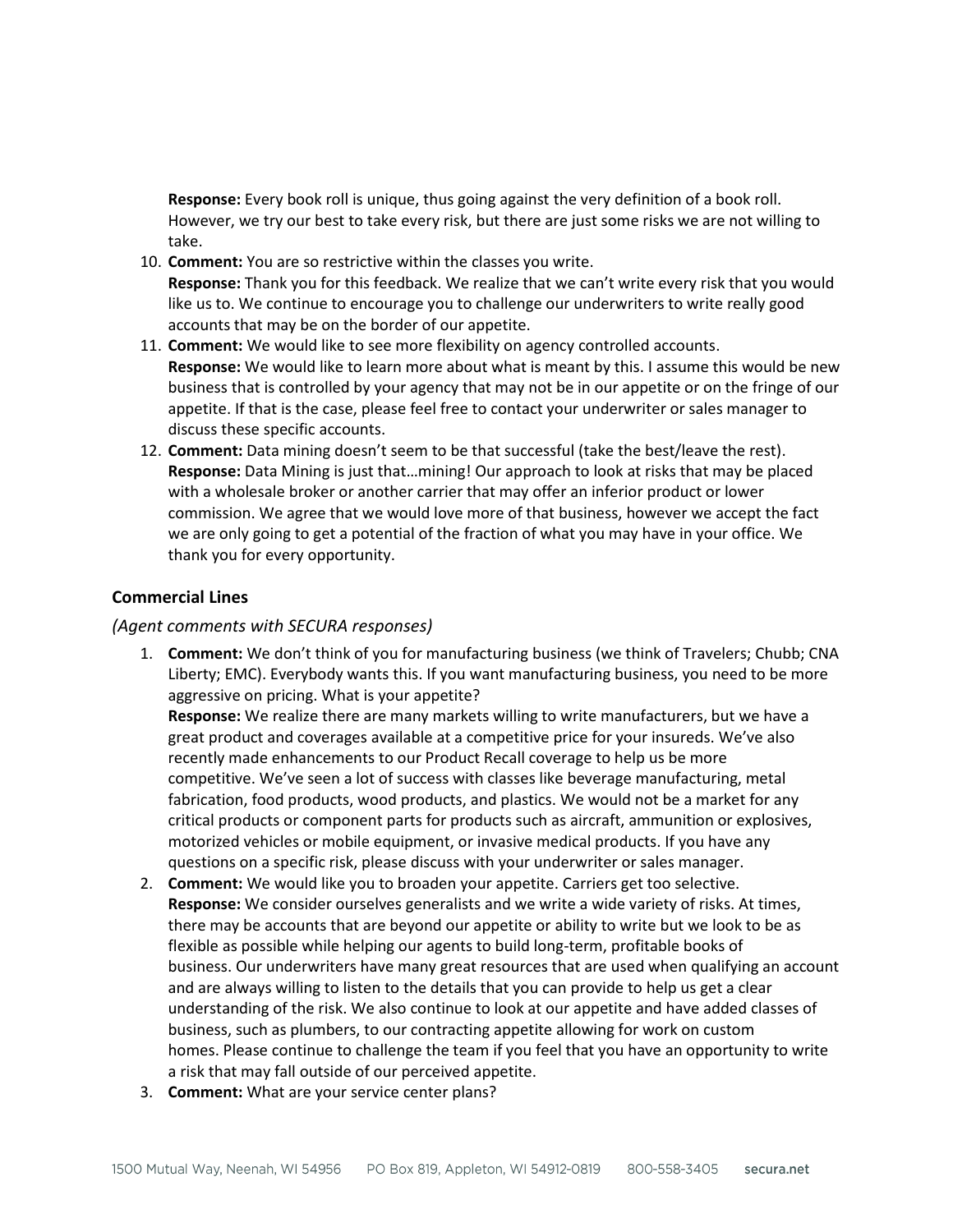**Response:** At this time, we are targeting accounts less than \$10,000 in premium and all Commercial Lines classes except trucking. The agency can pick and choose which accounts they want placed into our service center, and our services would start any time after a new business is written with us. We currently have a team dedicated to developing our Service Center, and we will share more information as we get closer to launching.

- 4. **Comment:** What are your plans for Telematics? Can it be used against insured? **Response:** We currently are not using any telematics, but we continue to monitor what is available in the market. We did test one product a few years ago but did not find the value in that particular vendor at that time, but we understand this technology continues to improve. If an insured is using telematics, please discuss with your underwriter as we can include this in our pricing and risk selection decisions.
- 5. **Comment:** Residential construction appetite number of homes. It seems like you've been working on this for a long time (5 now – expanding to 20?). What is your completion time frame  $(15 & under - thought?)$ ?

**Response:** Thank you for the feedback. You are correct, we have had this identified as one of our needed revisions but we're waiting for the resources to work through these changes. The research for this work, combined with the next three issues below for the contractors wrap, CG 2037 completed operations, and the apartment work appetite has been started so we can make all of these changes at the same time.

- 6. **Comment:** Contractors WRAP one wrap with all together. What is your completion date? **Response:** Please see our response to number 5 above.
- 7. **Comment:** We would like a completed operations form in WRAP (don't have to add 2037 form). 2037 has issue – incorrect verbiage (blanket). It addresses residential but not commercial. **Response:** Please see our response to number 5 above.
- 8. **Comment:** Apartments residential exclusion is needed in AZ. **Response:** Please see our response to number 5 above.
- 9. **Comment:** Work Comp commission (can't negotiate on every account) (Adverse risk selection). **Response:** We know that our Work Comp commissions may be lower than some competitors, but when comparing our total agency compensation, including profit sharing, we believe we offer a very competitive package.
- 10. **Comment:** Audit issues? Should there be separate audit billing? **Response:** We understand that audits can be stressful for your insureds especially if it results in a large, unexpected premium owed. Our underwriters and billing team can help with setting up alternative payment plans if necessary. Please reach out to your underwriter for any specific questions.
- 11. **Comment:** Cannabis form/exclusion? (LRO) What is the intent? **Response:** When writing a lessor's risk, there are some higher hazard tenant exposures that we want to clarify our intent of coverage. We view this as additional protection for the insured as we have seen cases where the building owner is brought in to a claim that was the fault of the tenant. There are some tenant exposures that we are not a market for, including those involved with cannabis, but we will continue to monitor the market as this evolves. We have flexibility on the use of the tenant exclusion and are not adding it to every lessor's risk; please contact your underwriter if you have any questions.
- 12. **Comment:** How are you doing in Work Comp with the rates decreasing?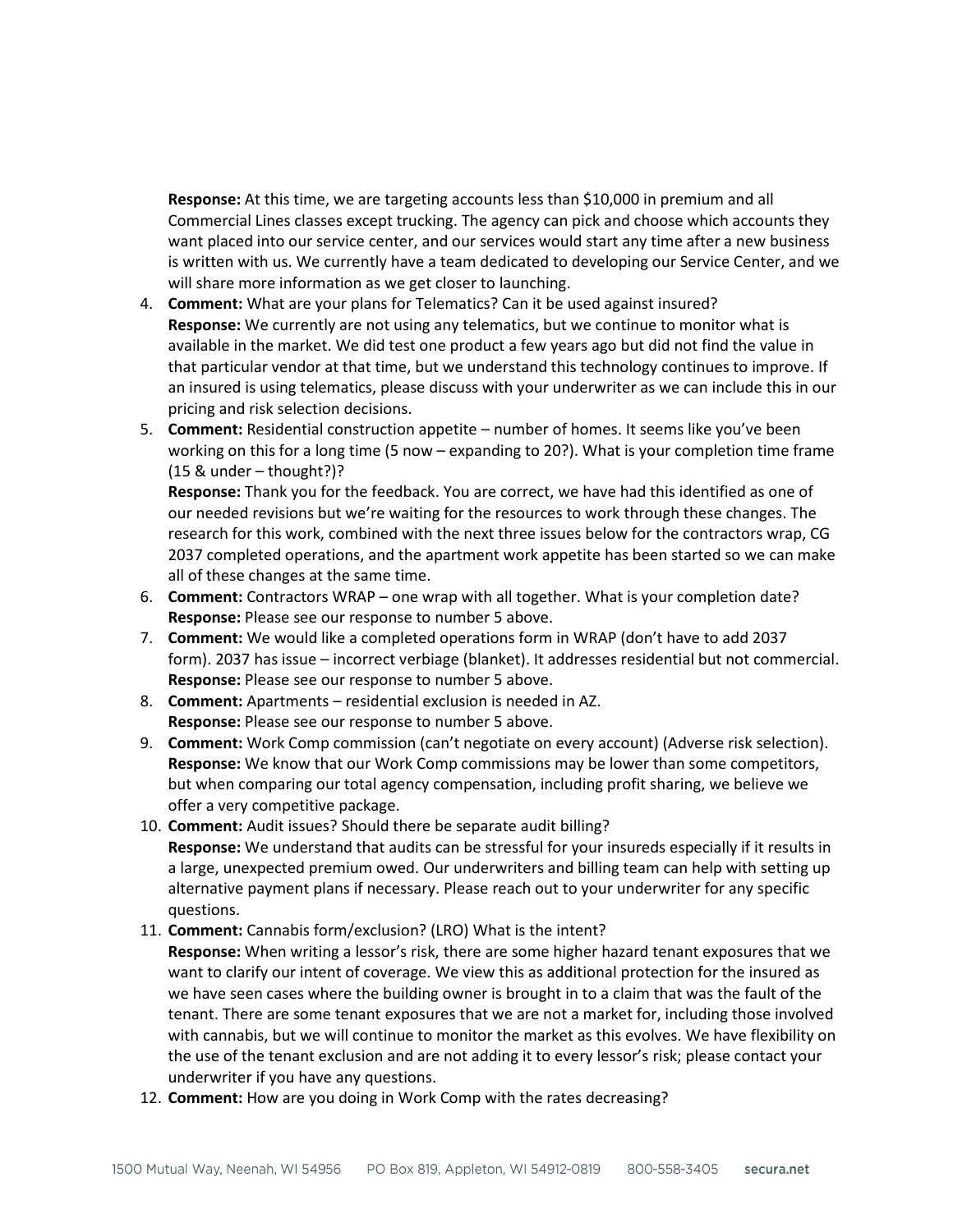**Response:** The Work Comp rate decreases continue to be challenging to navigate, however we have remained both competitive and profitable on this line of business. We believe with your help on risk selection and adequate pricing, our nurse hotline services, and risk management capabilities; we will continue to do well with Work Comp going forward.

13. **Comment:** Some carriers don't put residential exclusions on contractors – depending on class (CL). Can/will SECURA do that?

**Response:** Thank you for the feedback. We have a team in place that regularly reviews the construction market, and we've identified changes that we would like to make to our existing residential forms as mentioned above. We realize that some carriers are willing to write contractors without the residential exclusion, and we are gathering more information on the risk characteristics and coverages, like additional insured forms, that they are willing to provide for such exposures. Please continue to provide feedback to your underwriter and sales manager to help us stay competitive in the market.

14. **Comment:** We feel BizLink is still very limited with the number of classes (unaware of what is included, and if it doesn't fit, we need accord apps). Could have class put into BizLink and auto refer to underwriter, which would give you more looks.

**Response:** Thank you for the feedback! At this time, we only display classes that are available to quote in BizLink to not overwhelm our users with an extensive list of classes to pick through. However, we can definitely consider this as we continually work to improve the experience for our BizLink users.

15. **Comment:** Can you service accounts in Bizlink? Do you have endorsements in BizLink? (Pekin does; Liberty does some.)

**Response:** At this time, we don't have the ability to service accounts in BizLink after they have been issued. However, we have considered the possibility of allowing endorsements in BizLInk and have this as an item on our backlog, though we do not currently have a timeframe as to when this might be available.

### **Personal Lines**

### *(Agent comments with SECURA responses)*

- 1. **Comment:** Are you considering writing Equipment Breakdown? **Response:** Thus far, most agents do not feel this is a necessary endorsement and therefore is not a highly ranked project. If this is costing us new and/or renewal business, please communicate this to your Sales Manager or the Personal Lines Underwriting Supervisor for AZ: Matt Dufek.
- 2. **Comment:** What are your thoughts on adding Cyber? **Response:** We have framework for Personal Lines Cyber, and we will begin work on this important product endorsement in 2022.
- 3. **Comment:** Do you offer service line coverage? **Response:** Yes, Underground Service Line coverage rolled out in 2019 and is available at either a \$10,000 or \$15,000 limit.
- 4. **Comment:** It is hard to figure out where you compete. **Response:** Arizona has new rates effective Jan. 1, 2022. We encourage you to continue to rate the MILE-STONE package since our rate change is not pushing much rate at all compared to competitors. See our answer to number 6 below.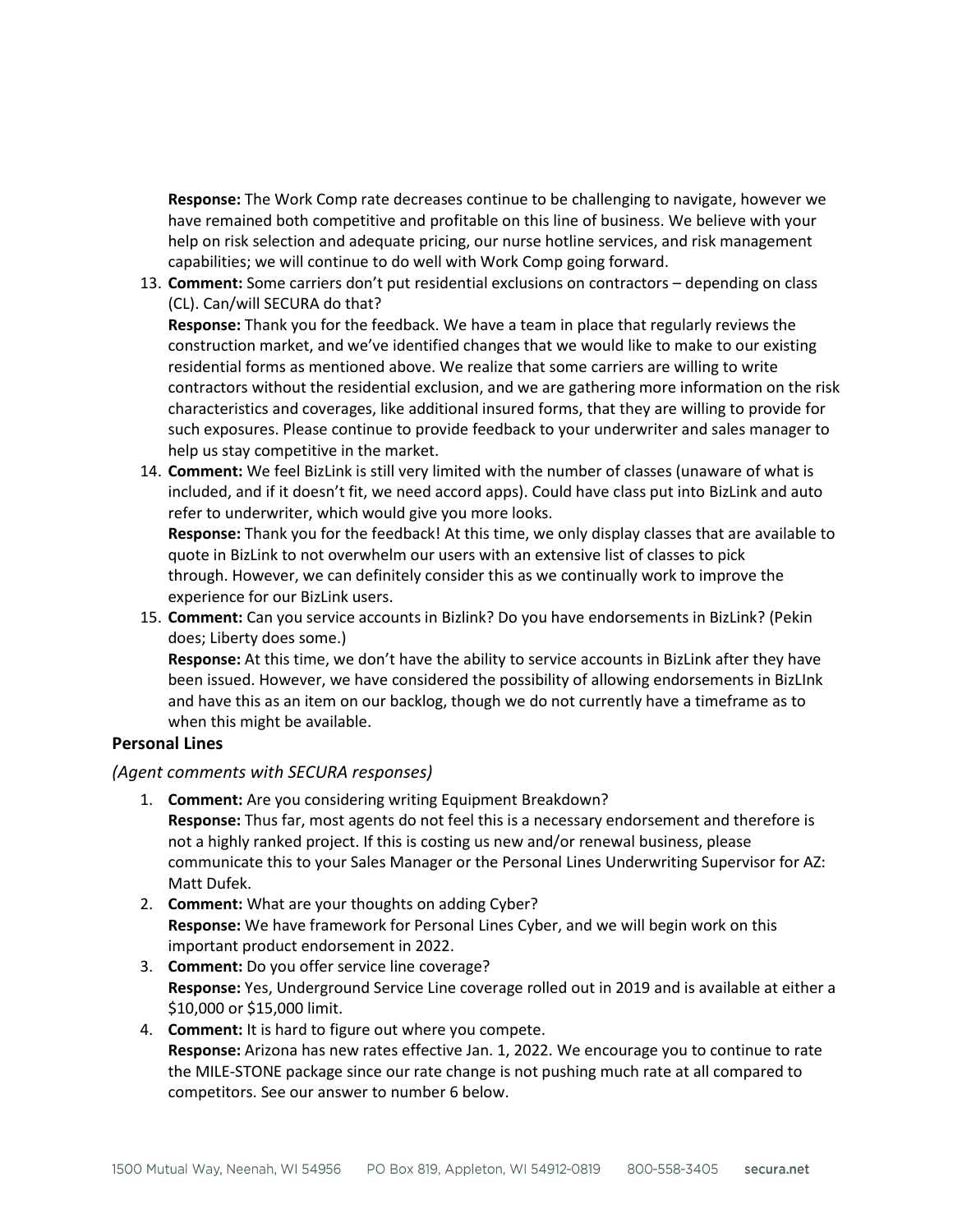- 5. **Comment:** We feel like you are struggling/haven't written anything. **Response:** Arizona, like many SECURA states, has not met its Personal Lines new business goals. Many carriers significantly dropped rates in response to the pandemic (we provided a dividend) making it difficult to compete on price. More carriers now are taking rate and we expect our competitive position to improve. Quote activity remains similar to 2020 – thank you!
- 6. **Comment:** It is so price driven. You need to be in the ballpark. **Response:** Arizona's annual Personal Lines rate change is in January, and the new rates are in your rating systems. At a statewide level, combined home and auto rates changed +1%: flat on auto and +3% on home. This compares favorably to the Arizona Personal Lines rate average recent filings of +2.8% in auto and +4.7% in home. Two larger Policy Transfer Discount amounts are also available 1-1-2022 for book rollovers: 13% or 15%.
- 7. **Comment:** We want credit score earlier/reports. **Response:** The credit-based insurance score is automatically ordered on the first two named insureds on every quote regardless of which quote tool is used. The best of the two insurance scores is used to determine the Financial Stability Discount. We're currently building the automation of MVR ordering/interpretation at quote with a potential 2022 launch.
- 8. **Comment:** We would like monoline home availability. **Response:** A monoline home pilot is currently underway is several SECURA states. A decision to expand to other states will be made soon.
- 9. **Comment:** If a home has a pool, it kicks us out of the rater. **Response:** If the pool has a slide and/or diving board AND has a depth less than nine feet, the account is ineligible and won't rate. Similarly if the in-ground pool is unfenced, the account is ineligible and won't rate.

## **Agribusiness Lines**

## *(Agent comments with SECURA responses)*

- 1. **Comment:** Is the Arizona form different from other states? **Response:** Aside from the Arizona amendatory, there should be no differences.
- 2. **Comment:** We are not familiar with SECURA Ag. What is your appetite? **Response:** You will find our Hit List on AgentLink that is updated with latest information. Our top five categories of risk fall into Contractors, Food Manufacturing, Retail, Trucking, and Growers. Ag Contractors would include custom farming, irrigation/drainage, and robotic milking systems. Food manufacturing includes Dairy Product Manufacturing, packaging with labeling, and importing. Retail includes country store, seed merchants, and chemical dealers. Growers include hydroponics, aquaponics, hemp seed, and other risks that don't fit well on a farm form.

# **Claims**

## *(Agent comments with SECURA responses)*

- 1. **Comment:** We have no issues.
	- **Response:** It is great to hear that you are not currently experiencing any claims issues.
- 2. **Comment:** There are reserve issues. We feel there are changes late in year/profit share time. **Response:** Please give me (Larry Wright) a call at 920-830-4467 if you have any questions on late in year/profit share time reserve changes, and I will do my best to read the notes and help you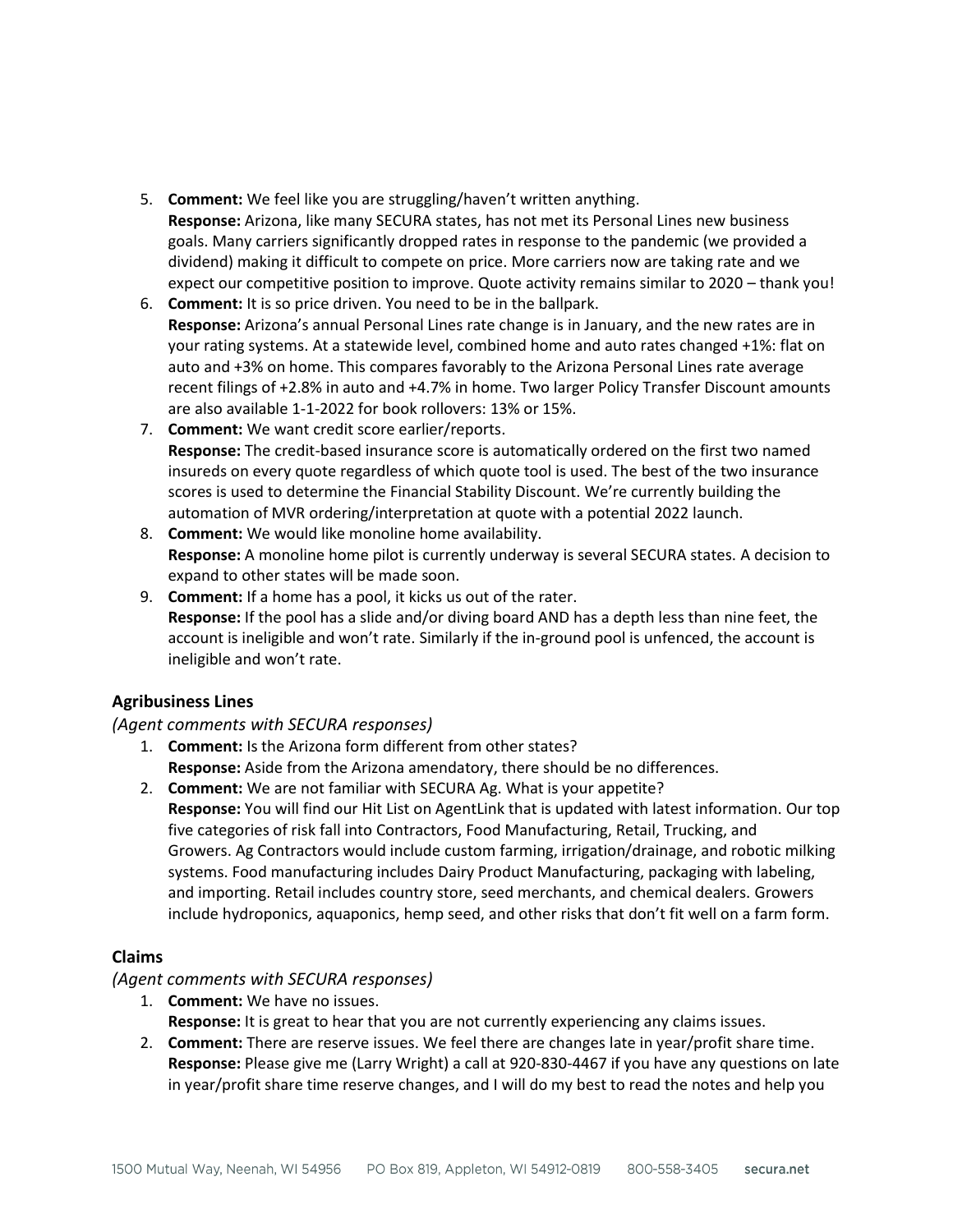better understand our reserve position and justification. We attempt to adjust reserves within 30 days of new information being received.

- 3. **Comment:** Matt does good job. **Response:** Thank you for the positive feedback on Matt Lynch.
- 4. **Comment:** You are more than fair. **Response:** Thank you for the compliment.
- 5. **Comment:** Can you please share contact information and job role information for Jessica Schmidt in Work Comp?

**Response:** Jessica Schmidt is our Work Comp Claim Account Coordinator. You can reach her at [jschmidt@secura.net](mailto:jschmidt@secura.net) or 920-830-4310. She is a fantastic resource for our larger accounts. She can also help relay what services SECURA Work Comp can provide. Jessica's position works directly with our insureds and agents to help promote use of our cost containment programs, Nurse Hotline, and identify problem claim areas where our insureds can help themselves to improve their loss experience. Jessica can also assist in coordinating claim reviews as requested.

## **Risk Management**

## *(Agent comments with SECURA responses)*

- 1. **Comment:** Jason has been great. We like that you are accessible. **Response:** Thanks for the kind words about Jason, we think so too! SECURA's Risk Management philosophy is to be readily accessible and available to our insureds and agencies Thanks for noticing!
- 2. **Comment:** What training and/or materials do you have available to insureds and/or agencies? NOTE: Can we attach the RM sell sheet to the response? Do we know which agent made this comment?

**Response:** We have a full library of written materials as well as hundreds of titles available through our on-demand video training library. They can be accessed through our website at [https://www.secura.net/my-policy/risk-management-resources.](https://www.secura.net/my-policy/risk-management-resources) [Download the Risk](https://agentlink.secura.net/AgentLink/Home/ResourcesRedirect?returnUrl=https://resources.secura.net/risk-management-sell-sheet)  [Management sell sheet](https://agentlink.secura.net/AgentLink/Home/ResourcesRedirect?returnUrl=https://resources.secura.net/risk-management-sell-sheet) for more information on what Risk Management resources are available. If you have something specific in mind, please contact Jason.

### **Miscellaneous**

## *(Agent comments with SECURA responses)*

- 1. **Comment:** Training is good. We like the on demand options. **Response:** We are glad that you enjoy our training. Here is some additional information for you on what SECURA Academy can offer you. If you have any questions, you can reach out to your sales manager or Angela Kain, Manager of Agency Training, at [akain@secura.net](mailto:akain@secura.net)
	- Classes in your state Please watch for our monthly calendar of events email, check out AgentLink, or speak with your sales manager to learn more
	- Live Webinars (also get CE credit) a variety of topics
		- o [https://secura-academy.adobeconnect.com/admin/show-event-catalog?folder](https://secura-academy.adobeconnect.com/admin/show-event-catalog?folder-id=1082995370)[id=1082995370](https://secura-academy.adobeconnect.com/admin/show-event-catalog?folder-id=1082995370)
	- Learning Library (no CE) a library of videos on a variety of topics